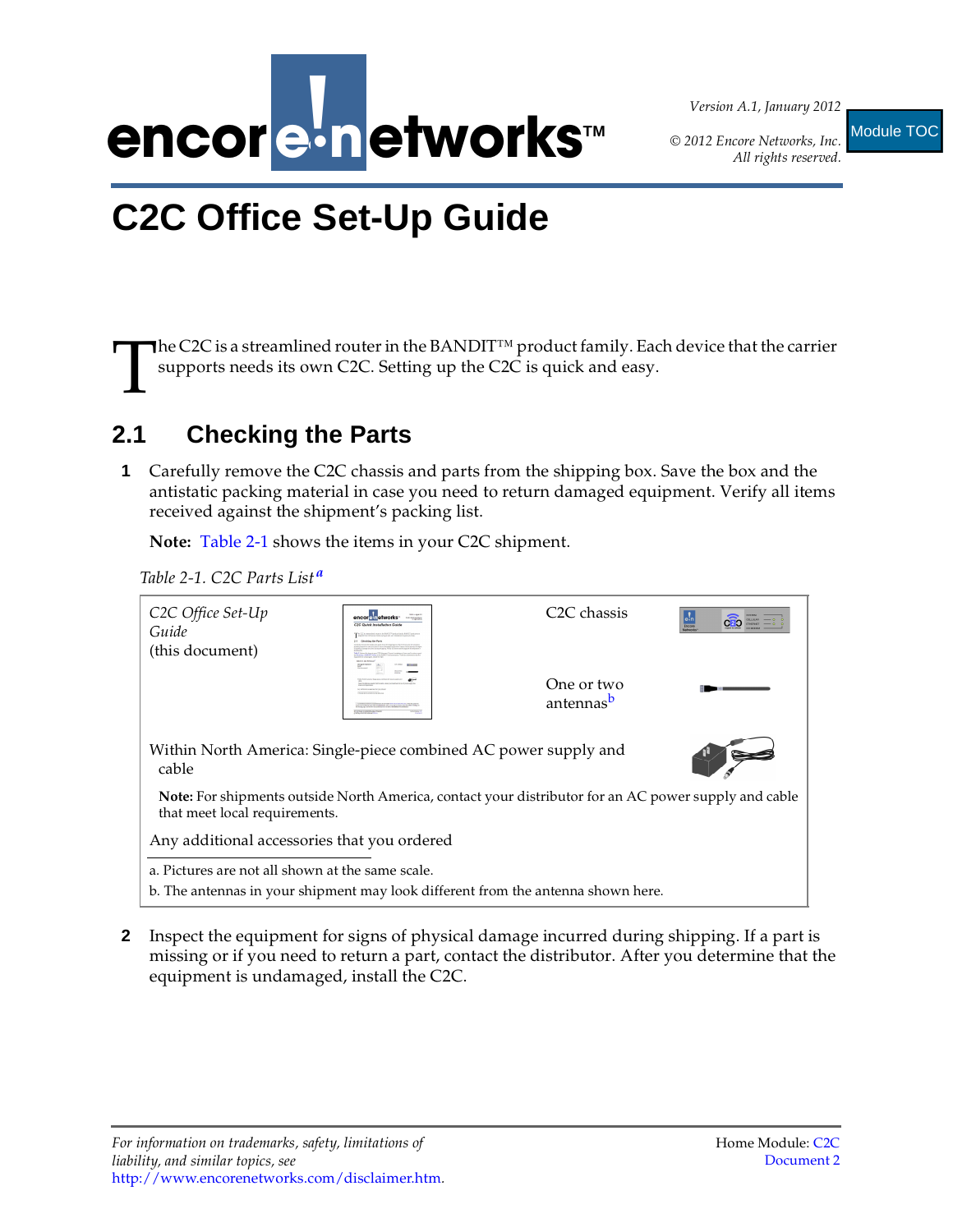### **2.2 Installing the Hardware**

<span id="page-1-4"></span><span id="page-1-0"></span>**1** Turn the antenna's threaded ring [\(Figure 2-1](#page-1-0)) to tighten the antenna onto the MAIN antenna port (on the back of the C2C, [Figure 2-2](#page-1-1)).



*Figure 2-2. Back of C2C Chassis*

MAIN Antenna Port



<span id="page-1-5"></span><span id="page-1-2"></span><span id="page-1-1"></span>**2** After attaching the antenna to its port, find the antenna's hinge [\(Figure 2-3](#page-1-2)). Bend the antenna to align it with the C2C. (Do not force the antenna to bend. The hinge bends in only one direction. Bend it on its hinge, regardless of the antenna's orientation.)

*Figure 2-3. Side View of C2C, Antenna Bent to Vertical*



<span id="page-1-3"></span>**3** Then rotate the antenna to vertical [\(Figure 2-4](#page-1-3)).





**4** If your C2C will use two antennas, follow [Step 1](#page-1-4) and [Step 2](#page-1-5) again to attach the second antenna to the AUX cellular antenna port. Otherwise, leave the cap on that antenna port.

#### Module TOC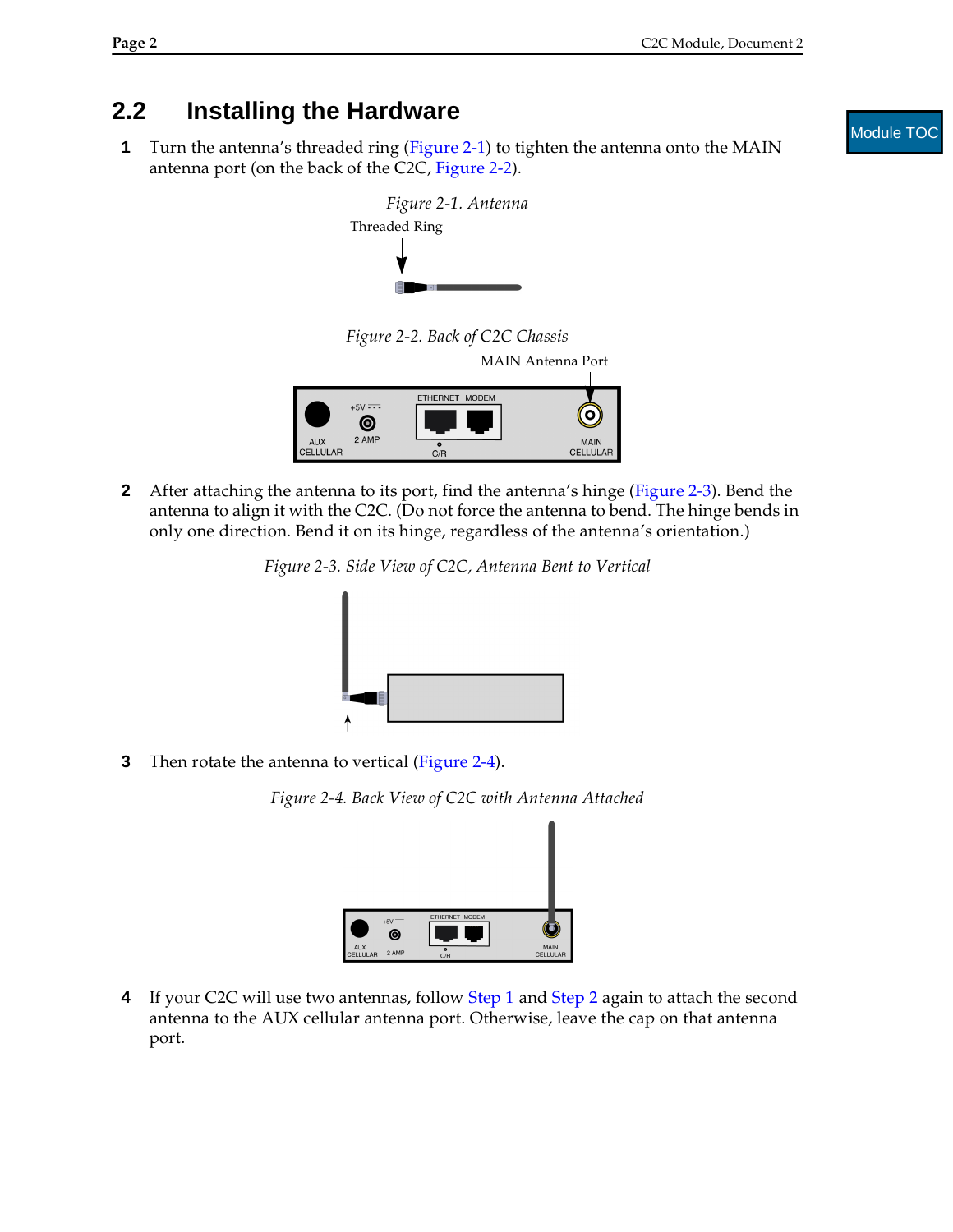- **5** Place the C2C where it will be used—typically on top of a desk or a table.
- <span id="page-2-0"></span>**6** Do the following:
	- **a** Unplug the device that will use the C2C (for example, a modem) from its standard telephone jack<sup>1</sup> on a wall, and plug that analog device into the C2C's modem port ([Figure 2-5\)](#page-2-0).
	- **b** Also connect an Ethernet cable between the C2C and its control terminal [\(Figure 2-5\)](#page-2-0).<sup>2</sup>
		- *Figure 2-5. RJ45 Ethernet Port and RJ11 Modem Port on Back of C2C*



<span id="page-2-1"></span>**7** Connect the AC power connector to the C2C [\(Figure 2-6\)](#page-2-1). Then plug the AC power cord into an AC power outlet.

*Figure 2-6. AC Power Port on Back of C2C* 



❖ When all network connections are in place and the C2C has powered up, you are reading to configure the C2C. See the *C2C Configuration Guide*.

#### Module TOC

<sup>1.</sup> This is usually an RJ11 connector.

<sup>2.</sup> You usually use a small computer, such as a PC, as the control terminal for the C2C.